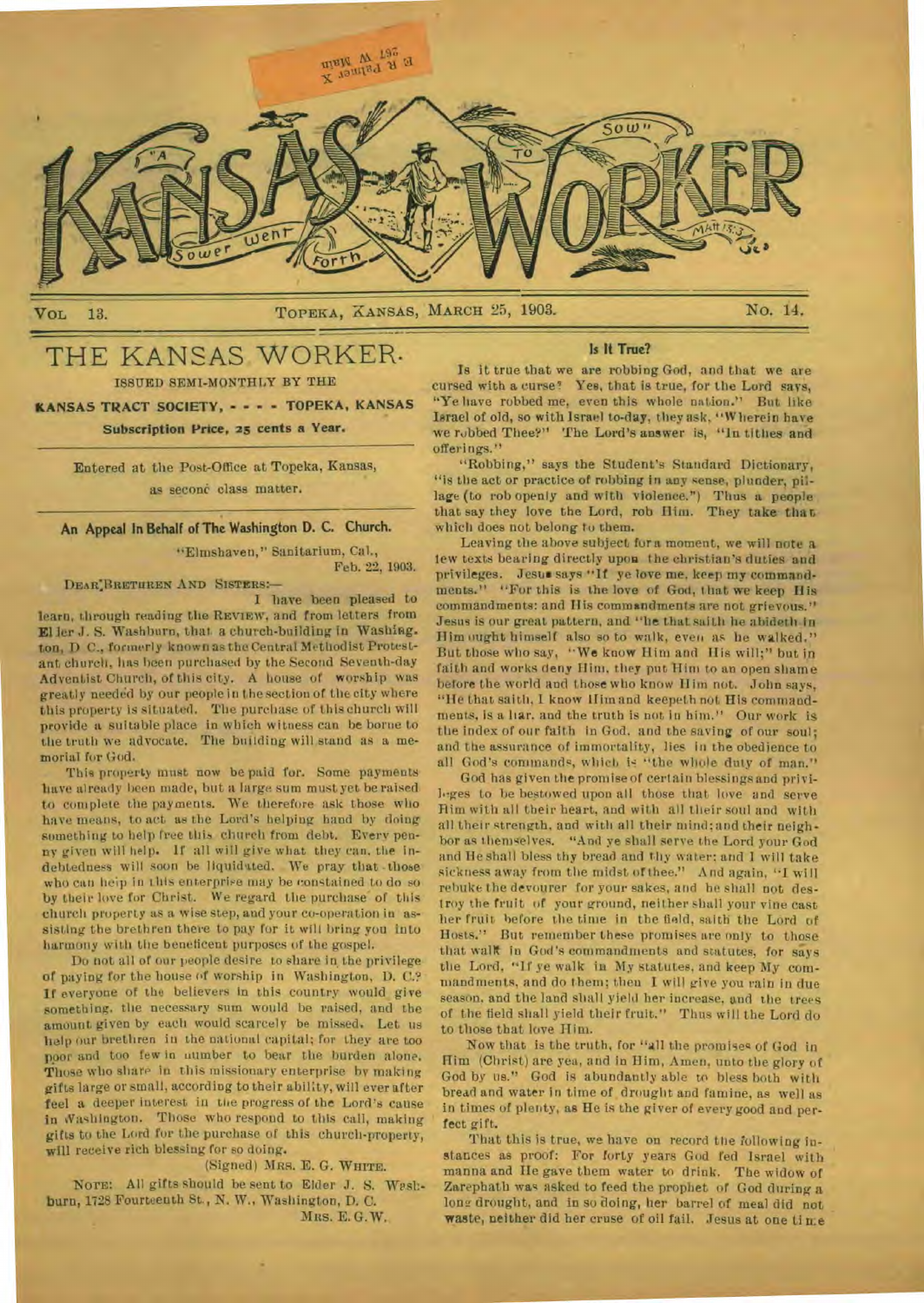fed over five thousand, and at another time over four thou sand with a few loaves and a few fishes. Paul says, "My God shall supply all your need according to all His riches in glory by Christ Jesus." But as the people of God, we must first comply with all the requirements of God which are: "Seek ye first the kingdom of God and his rightedusness, and all these things shall be added." The Lord blesses His people with earthly substance, that they may he a blessing to those around them. David says, "Let the people praise Thee, O God; let all the people praise Thee. Then shall the earth yield her increase; and God. even our own God, shall bless us." One way in which to glorify God, is to render unto Him His own, even the tithes and offerings.

With all the above promised blessings before us to enjoy, God says of His people, "Ye are gone away from my ordinances, and have not kept them." But says the Lord, "Return unto me, and I will return unto you, sai th the Lord of Hosts." Still we hear them (the people who say they know IIim) say, "wherein shall we return?" "We keep the Sabbath." "We accept the Spirit of Prophecy." "We look for the soon coming of Christ." "We do some missionary work, wnen we have time." "We have also tried to pay some tithes and offerings, with which to help support the cause of God." But, brethren, the question is, "Do we pay all the tithes? Every cent that belongs to Him? So that we do not rob Ilim?'' For we still hear Him say, "Ye are gone away from my ordinances, for ye have robbed Me. even this whole nation," But still we say "Where-in have we robbed Thee?" The answer is, "In tithes and offerings, . . . wherefore I will curse you with a curse."

God lays His hand upon all of men's possessions, saying, "1 am the owner of the universe, and these goods are Mire. Every beast of the forest, the cattle upon a thousand hill, the silver a❑d the gold, and all the fair jewels are Mine saith the Lord." The cost for the use of all these things is an honest tithe, and our thank fulness toward Him is shown in our offerings.

The hard times, caused by the earth being "cursed with a curse," so that she will not yield her substance, are due to the fact, that men are robbing God. **h** relieves the Lord of the fulfilling of His promised blessings, "I will open you the windows of heaven, and pour you out a blessing, that there shall not be room enough to receive it. And **I**  will rebuke the devourer for your sakes, and he shall not destroy the fruits of your ground, neither shall your vine cast her fruit before the time in the field." But, "ye have robbed me," and therefore I will permit the drought, and the storm and the hail, and the floods, and the locust (grasshoppers(, and the chinch-bug and hessian-fly to destroy your grain in the field, and your meadows, and orchards, and vines, and forests. Joel says, speaking of the lastdays, "Alas for the day! for the day of the Lord is at hand, and as a destruction from the Almighty shall it come." And in that day of the Lord, hesays. "The seed is rotten under the clods, their garners are laid desolate, and the barns are broken down; for the corn is withered." There will be total failures in those days, for "that which the palmer-worm bath left hath the locust eaten: and that which the locust hath left hath the canker-worm eaten; and that which the canker-worm has left hath the catterpillar eaten." "The field is wasted, the land mourneth, for the corn is wasted, the new wine is dried up, the oil languisheth. Tho vine is dried and the fig tree languisheth; the pomegranate tree, the palm tree also, and the apple tree, even all the trees of the field are withered; because joy is withered away from the sons of men."

In those days the Lord will exclaim, "Be ye ashamed.

O ye husbandmen, howl, O ye vine dressers, for the wheat and the barley; because the harvest of the field is perished." "But let all those that put their trust in Thee rejoice: let them ever shout for joy, because Thou defendest [coverest or protectest] them: let them also which love Thy name be joyful in Thee. For Thou, Lord, will bless the righteous; with favor wilt thou compass him as with a shield."

Dearly beloved, in conclusion let me admonish you in the name of the Lord, "Bring ye all the tithes into the storehouse, that there may be meat in Mine house and prove **Me**  now herewith, saith the Lord of Hosts, if **I** will not open you the windows of heaven, and pour you out a blessing, that there shall not be room enough to receive it." But remember we are to prove the Lord in perfect **love, and** not from a selfish motive for earthly gain, but by faith which worketh by love. Love for the Message, and love for God.

A. E. JOHNSON.

## .0Ja..1; Acknowledging Him.

"Ye have sold yourselves for a thing of naught; Ye shall be redeemed without money." Isa. 52:3.

In the creation. our Father gave **H**is children a beautiful home. He created man and gave him dominion over all the earth and over all things in it. The serpent deceived our 'first parents causing them to desire that which was not good for them and of which our Father had forbidden them to partake. But they heeded the serpent's word and yielded obedience to him. In this surrender to Satan they became his servants for "To whom ye yield yourselves servants to obey, his servants ye are." And "Of whom a man is overcome, of the same is he brought in bondage." OThus all was lost.

Man became subject to Satan, and his berutiful home passed out from under his dominion and ever since then Satan has claimed the dominion which was given to man. But God still owns the earth and us also, and all should recognize this fact. We are His because He created us, and again we are His, not our own, because He has purchased us. "Ye are redeemed not with corruptable things such as silver and gold, but with the precious blood of Christ, as a lamb without blemish and without spot." Our Saviour has undertaken to save us from the power and dominion of sin and make us like Himself. "We know that when He shall appear we shall be like Him. He says "If we confess Him before men, He will confess us before the Father and the holy angels." How shall we confess Him as the one who owns us and the earth and the fullness thereof? Answer, by returning to Him that portion of the products of His lands, His cattle and other stock and our labors which He enables us to perform, which he has designated as a fit recognition of His ownership.

A kind father gave his son a farm and a nice home all beautified and conveniently arranged. lie had all that was necessary to make him happy and contented, but a sharp dealer in lands made great promises to him if be would become an associate with him. He consented and soon found himself dispossessed of his home and his liberties and under bondage to this deceiver, so that he was powerless to extricate himself from grinding servitude. The kind father, seeing the sad and. lost condition of his son, homeless and in bondage, exercising exceeding great mercy and tender pity, purchased back at the highest price and greatest sacrifice the home and the liberties of his son, then be said to his son, "I will now return to you this home on condition you shall for a term of years controll and manage it in my name and return to me the small rental of one tenth of the products of the farm and of your labors as **a**  recognition of my ownership of you and the home intrusted to your care, and at the end of this probationary period of stewardship if you are faithful all shall be yours for an eternal pos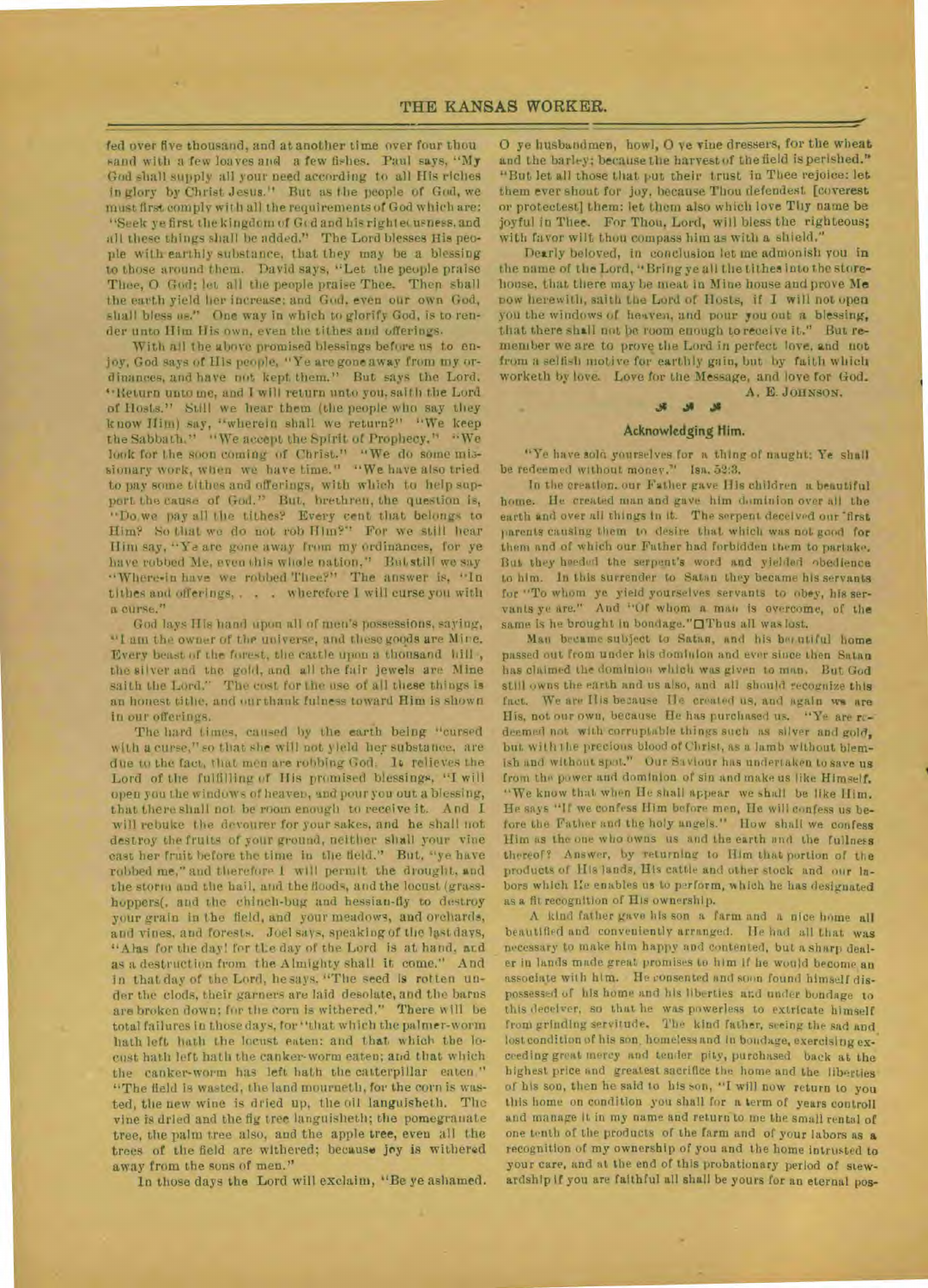session.

"The kingdom and the dominion and the greatness of the kingdom under the whole heaven shall be given to the people of the saints of the Most High." And "Mine elect shall long enjoy the work of their hands. He is proving us on the point of faithfulness here. "It is required of stewards that they *be*  faithful, and he that is faithful of that which is least, is faithful also in much." The rental is very small, and faithfulness *in* returning it to the Lord insures His blessings upon us and our labors. "Bring ye all the tithes into the storehouse that there may be meat in Mine house, and prove me herewith saith the Lord, if I will not open you the windows of heaven and pour you out a blessing that there shall not be room enough to receive it. I will rebuke the devourer for your sake." He is our tender, loving Father, and all he requireth and all he doeth is for our good.

## *.111* **.01 God So Loved**

**C. MCREYNOLDS.** 

#### *JNO.* 3: 16

That He gave. The Infinite Ged, "dv elling in light which no man can approach unto, before whom Cherubim and Seraphim delight to how in adoration, was moved by that most powerful of all motives,—love,—to create our world." Though already there were almost numberless "worlds" in Our Father's house, enjoying the fullness of their Maker's affection, one more was needed to compensate that Great Heart of Love.

God so loved, that He gave to the earth all that was needed to make it a most perfect abcde for the man who should be its chief inhabitant. And "eastward in Eden" a garden was planted as a foretaste of what the whole earth would become under the benign rule of Infinite Love.

God so loved, that He desired the creature of His hand [Adam,] to love, too. Seeing that it was "not good for man to be alone," He made "for him an help meet." And in order that they **Miou'r** love, they must be given the power of choice, for love can only be voluntary. God so loved that He gave them this power.

Though God so loved, man used that very blessing to rebel against Him. Man chose to transgress the divine commandment. and the world that God made to love was alienated from its Maker.

But "God so loved the world that He gave His only begotten sou" to redeem it. He did not stint in this gift. He gave it not grudgingly, but lovingly. It was his best gift and with that gift nothing was withheld; all else was pledged, Rom. 8:32. All this because

#### **RE SO LOVED.**

#### DO YOU,S0 LOVE?

"We love Him because He first loved us." 1 Jno. 4:19. If you love him, will you give in a niggardly way to the support of the cause of God? God's love was gauged by His giving, Rom. 5:8. May not God gauge our love for Him In part by our giving? There was once a class of people who showed much love with their mouth, but their hearts went after their covetousness. Eze. 33:31. Reader, do you suppose those people are all dead?

But if failing to give freewill offerings to the cause of God, would indicate a lack of love, what would be indicated by withholding that which He declares is His? Lev. 27:30- 33.

God reserves as holy the seventh day of the week. 1 know that to be the case. I know which day that is. Since I know this, can I say truthfully, "I love God if I refuse to respect the sacredness of that holy day? Jno. 14:15.

The purpose of this article is nut to prove that God re-

serves as holy the tenth of our increase. It is taken for granted that the reader is informed on that subject. But candidly, would 1 be manifesting true love for the Lord if **I**  withhold from Him a single penny that belongs to Him? From an article by Sr. 'White published in the Review and Herald, Nov. 10, 1896, 1 quote:

"The tithe is God's portion, not at all the property of man, and the scripture declares that he who withholds *is*  guilty of robbery. He is calling upon His people to consider His goodness; to respond to His mercy and to *give* proof of their loyalty by bringing all the tithes into the storehouse." Reader, how will you stand the test?

#### R. W. **PARMELE.**

### ell **as**

#### **Church Schools Needed**

#### l"B. E. **HUFFMAN.**

When we consider the times in which we are living and the snares Satan is laying for the children and youth in the church today, the question comes to us, "What can we do to save the children from the Corruption that is in the world and give them a home with Jesus?" I think the answer is to be found in training the children "in the nurture and admonition of the Lord." Teach them to know and believe the truth and the truth shall make them free,free from the corrupting influences of the world, and "he that believeth and is baptized shall be saved."

The work of teaching begins with the infant in the mother's arms. Test. Vol. 4, page 313. The first & or 10 years of the child's life should be spent largely in the home school. During this time the child is rapidly developing physically and becoming acquainted with the outside world. Difficult lessons from books should not be given young children but their instruction should be largely from observation. This is also a period of developing love and obedience. Parents filled with the spirit of Christ should teach the children through love to obey all their requirements. If their little hearts are made familiar with the story of God's love, if they can see that love worked out in the lives of their parents and teachers, they will be the more ready to recognize the Spirit's pleading and to surrender all to God.

At about the age of 8 or 10 there comes a change in the child's life. His mind begins to develop more rapidly and lie is ready to combine his observations with those made by others. You get him a book and start him to school. While he is in school the one you have selected as teacher now takes your place as parent. It is the teacher's duty to teach unquestioned obedience, to all true principles and personal obligation to parents and to God. The instruction given should also develop implicit faith in the word of God, for this is the faith period of the child's lire. Fairy tales, fables, myths, and Mother Goose Rhymes should not form *a* part of the child's course of study. They develop a love for light or sensational reading. He turns away from reproof and seeks flattery. One trained in this way is in **a**  fair condition to fulfill 2 Tim. 4: 3, 4. The text books and libraries found in the publie schools are filled with such reading, and the effect is clearly seen in the lives of the children. Many of our brethren find a way of escape and **a**  remedy for all these evils in the church school. With **a**  fully organized system of schools, carefully prepared textbooks, and thoroughly trained teachers we may well expect to see our children and youth saved to the service of God instead of being lost in the service of the world.

Subscribe for THE **KANSAS WORKER,** only twenty-five cents per year.